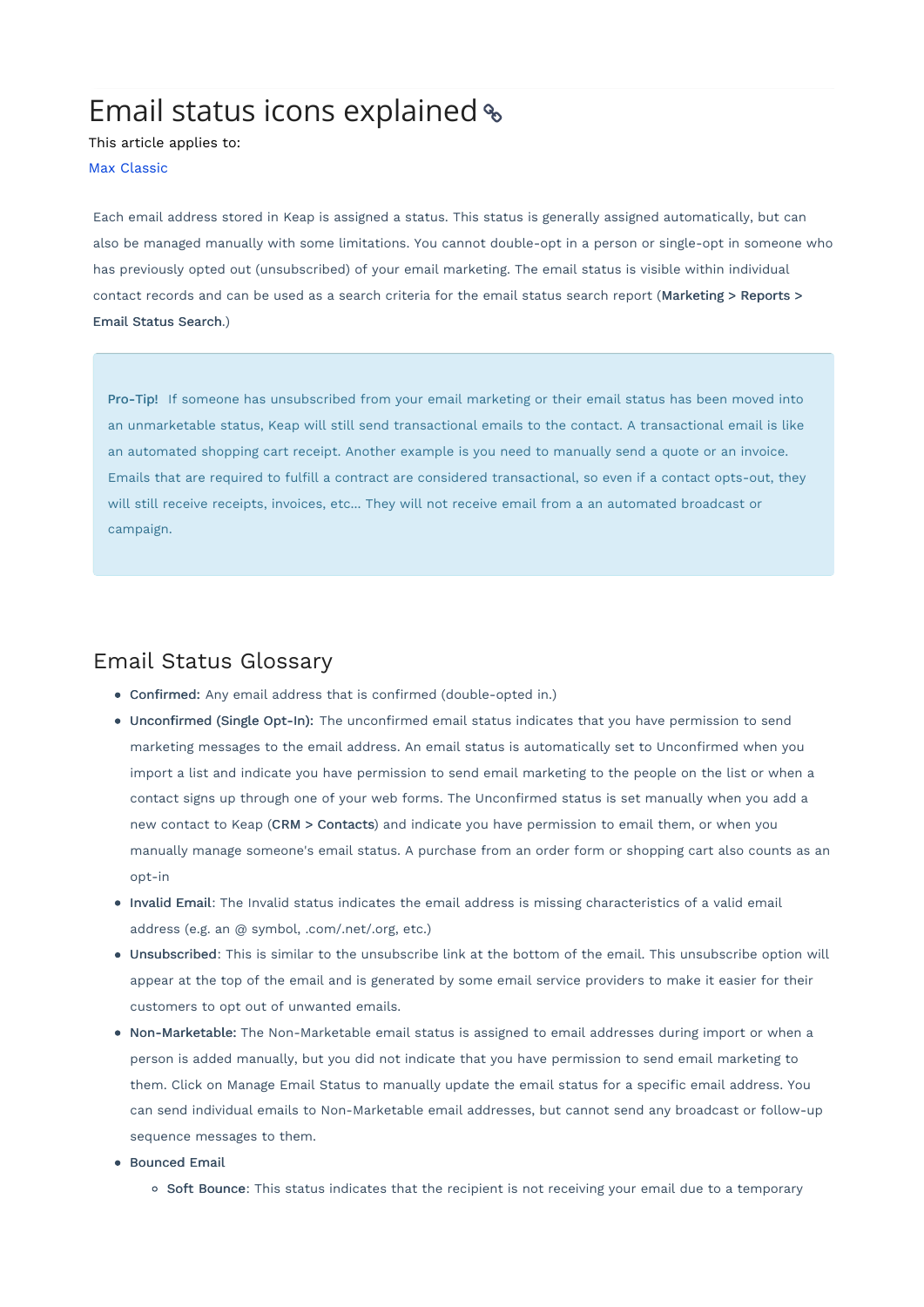issue with their email inbox or email provider. An example would be a full inbox that can no longer receive email messages. If the soft bounce issue is resolved, the status will update accordingly.

- o Hard bounce: This status typically means that the email no longer exists or it soft bounced too many times.
- Unengaged Marketable: This email status is automatically applied on a weekly basis to any email address that has not engaged with your marketing efforts in the last 4 months. When the contact re-engages, their email status will revert to the previous state. Specifically, the status will be applied when all of the following are true:
	- The contact has not opened an email in the past 4 months
	- The contact has not clicked a link in an email in the past 4 months
	- o The contact has not submitted a landing page or web form in the last 4 months
	- The contact's email status has existed in any "opt-in" status for the last 4 months
- Opt Out: System: Reserved when Keap's automated email scanning service detects an email address entered into the application (either manually or from an import) as being non-deliverable.

This may be flagged for different reasons e.g:

- An email address having invalid syntax (e.g. rich@@com)
- The address being marked as deactivated or delinquent
- The domain on the internal 'restricted' list. These restricted lists contain email addresses and domains that Keap cannot send. For example many organizations (such as Wells Fargo) do not allow any email to enter their network from Email Marketing platforms, so any address using the [wellsfargo.com](http://wellsfargo.com/) domain cannot be delivered and therefore is opted out automatically.

A reason as to why the address is opted out is also provided in the Email Status [Search](https://help.infusionsoft.com/help/email-status-search) within the 'Reason' column.

#### Other:

- Confirmed (Legacy): Any email address that is confirmed (double-opted in) using a legacy custom confirmation link.
- Lockdown: This status indicates that our email services team has manually disabled the ability to optin this email address. This status is rare and only pertains to customers that are working with our email services team.
- o Opt-Out: The Opt-Out status indicates a person has unsubscribed from all of your email marketing. You can send individual emails to these email addresses, but cannot send any broadcast or follow-up sequence messages to them. You are not able to manually update an Opt-Out status.
- o Opt-Out Admin: This status indicates that it was manually opted-out by a user in your Keap account.
- o Provide Feedback: This status indicates that the recipient reported your email as SPAM directly to their ISP.
- o Reported SPAM: This status indicates that the contact reported your email as SPAM, via the unsubscribe feedback form, after clicking the unsubscribe link at the bottom of the email. This method of reporting SPAM does not count against the threshold, as this is additional feedback from the recipient, after clicking the unsubscribe link at the bottom of the email.

### Automated List Management

Set a contact engagement threshold (in months) which identifies and sets the two statuses listed below automatically. The Automated List Management settings allows you to customize when these email statuses are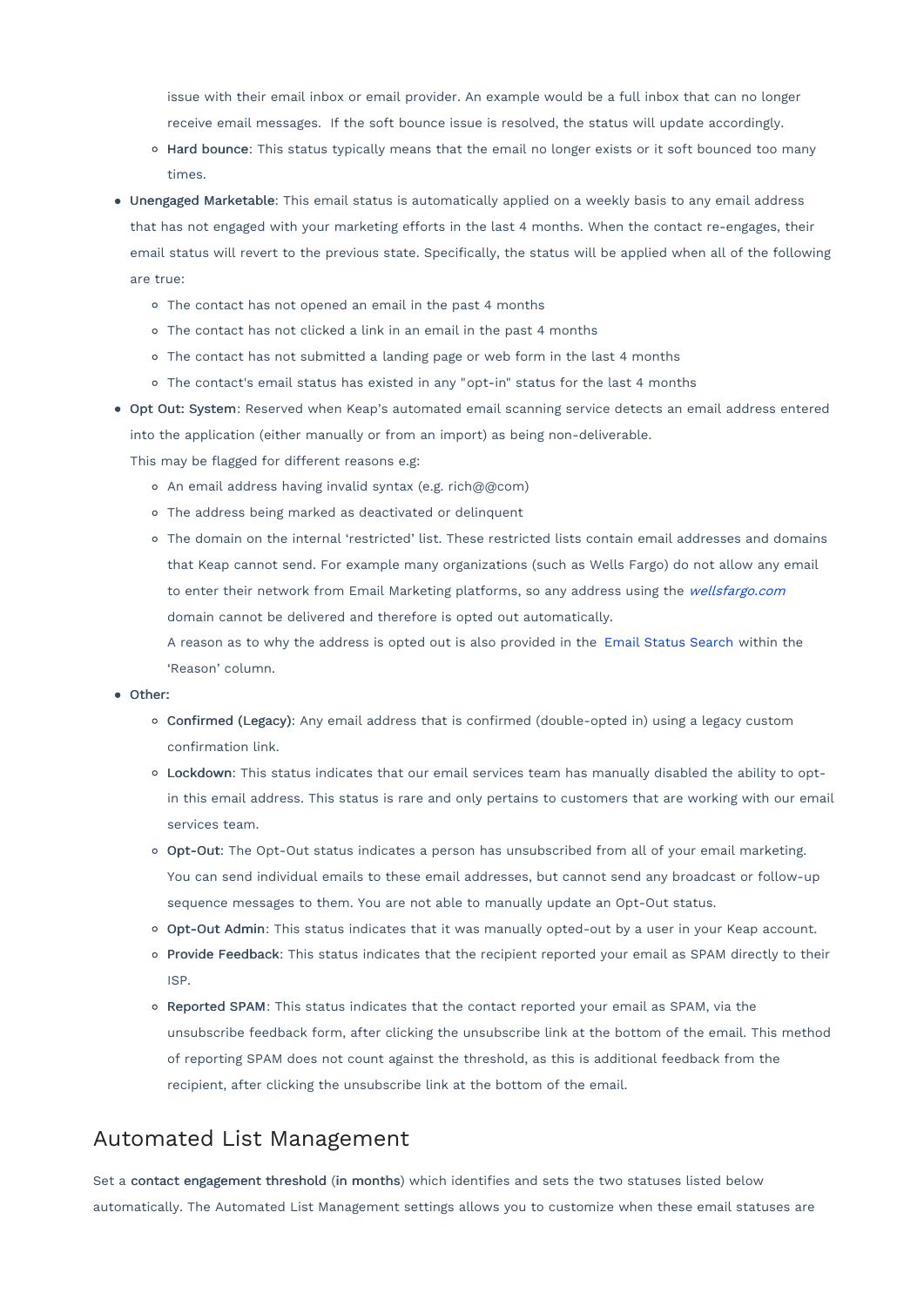applied to a contact. For more information, [click](http://help.infusionsoft.com/help/automated-list-management) here.

- Unengaged Marketable Status These contacts will still be eligible to send email to, but are tracked as not having engaged for the number of specified months. Contacts automatically return to their previous status when they engage with an email. The default time-frame is 4 months, which is the hard coded policy currently in place.
- Unengaged Non-Marketable Status These contacts will no longer be eligible to send emails to unless they engage with an email they've already received from you. The default time-frame recommendation is 12 months, but you can adjust 1-24 months depending on preference.
	- Engagement is considered an open, click or web-form submission.
	- The input is an integer in months minimum value of 1, maximum value is 24
	- Unengaged Non-Marketable Threshold must be larger than or equal to the Unengaged Marketable Threshold.

## Email Status Search Report

1. Go to Marketing > Reports

| AV               | <b>CRM</b>            | <b>MARKETING</b>              | <b>E-COMMERCE</b>   | AD              |
|------------------|-----------------------|-------------------------------|---------------------|-----------------|
| Start Page       | Contacts              | Campaign Builder              | E-Commerce Setup    | Bra             |
|                  | <b>Accounts</b>       | <b>Email &amp; Broadcasts</b> | Orders              | Bill            |
|                  | Opportuntles          | <b>Lead Generation</b>        | Products            | Usi             |
|                  | <b>Referral Parti</b> | Templates                     | Actions             | Imp             |
| <b>bmize Now</b> | <b>Visitors</b>       | Legacy                        | Promotions          | Da <sup>-</sup> |
|                  | Zapler Integrations   |                               | Legacy              | Ste             |
|                  | Reports<br>Settings   | Settings<br>Reports           | Reports<br>Settings | Rei             |

2. Click Email Status Search

|  | <b>Email Batch Results</b>               | This repo |
|--|------------------------------------------|-----------|
|  | <b>Fax Batch Status</b>                  | Check th  |
|  | <b>Voice Batch Status</b>                | Check th  |
|  | Email Status Search                      | View em   |
|  | Unsubscribe Report                       | Report sl |
|  | <b>Voice Status Search</b>               | View pho  |
|  | <b>Email Broadcast Conversion Report</b> | Simplifie |

#### 3. Click New Search